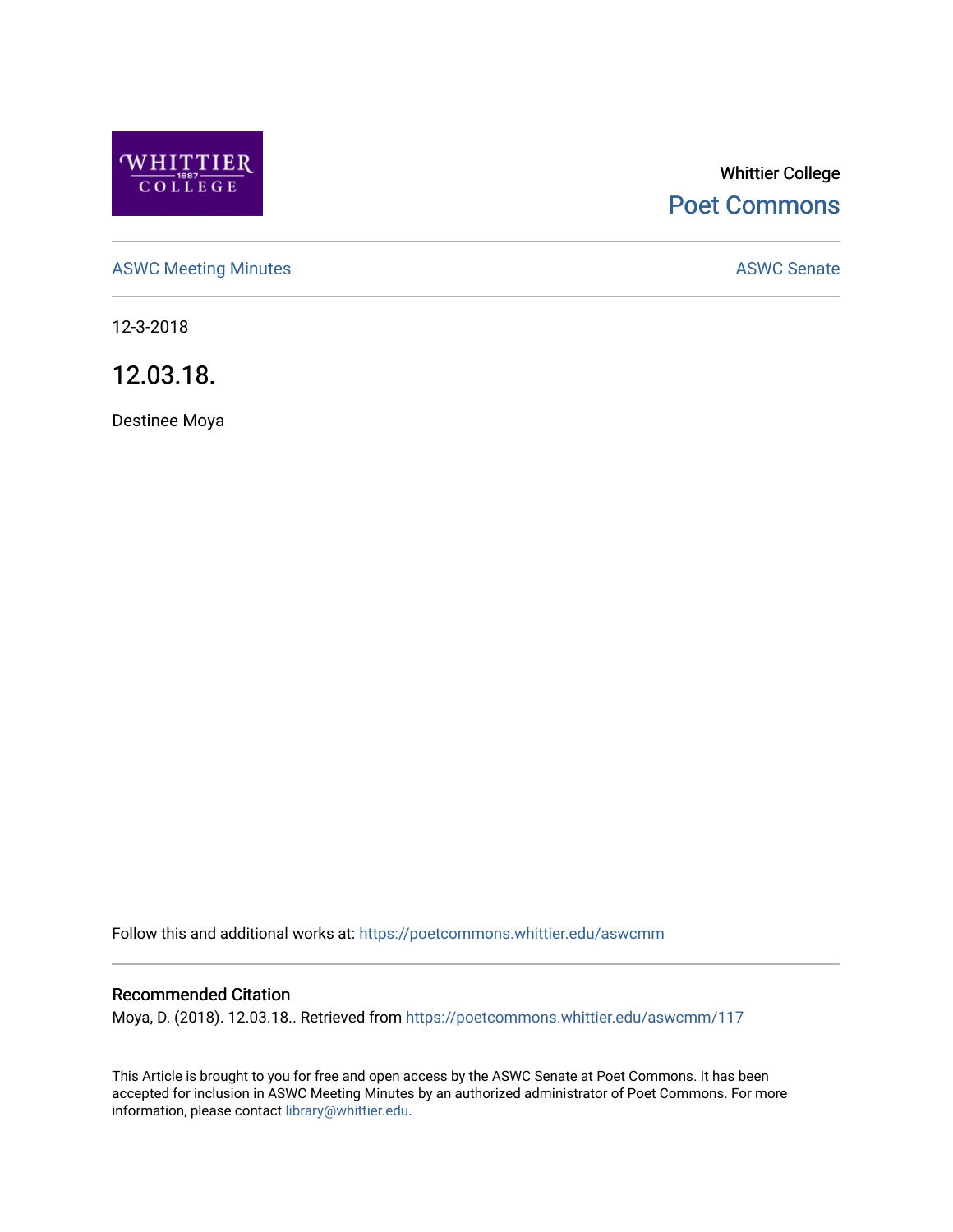

SENATE AGENDA

**December 3, 2018**

### INSPIRATIONAL QUOTE:

"The task of the government is not only to pour honey into a cup, but sometimes to give bitter medicine…"

#### **-Vladimir Putin**

### Read By Director Reeder

#### ASWC SENATE MISSION STATEMENT:

The ASWC Senate, as the governing body of the Associated Students of Whittier College, is dedicated to the betterment of the college as an institution and as a member of the broader community. The Senate shall assist on-campus clubs and organizations in creating, promoting and implementing dynamic programs and events that involve students and add value to their educational experience. This body will act as an open forum for students to voice their opinions and desires, always keeping the best interests of the ASWC in mind. In all of its actions, the Senate will serve the students first with integrity, dedication, responsibility, and humility.

### **I. Call to Order / Moment of Silence**

7:07 pm

### **II. Mission Statement**

Read by Treasurer Delgado

# **III. Approval of Secretary Nomination**

Meeting is close at 7:09 pm to vote on the approval of the Secretary nomination Meeting has reopened at 7:30 pm

Destinee Moya has been appointed as Secretary

### **IV. Roll Call**

Present: President Manning, Vice President Monreal, Director Reeder, Treasurer Delgado, Director Hernandez, Sen. Morales, Sen. Moya, Sen. Correia, Sen. Lindiwe, Sen. Tam, Sen, Joachim, Sen. Thomas, Sen Benitez, Sen. Brost, Sen. Eccles, Sen. O'Grady, Sen Viteri, Sen Sherman

AE: Rep. Gelinas

AU: Sen. Kotoski, Sen. Segura

Amber Brost is the new Inter-Club Council Representative

### **V. Minutes Amendment / Approval**

### **VI. Public Voice**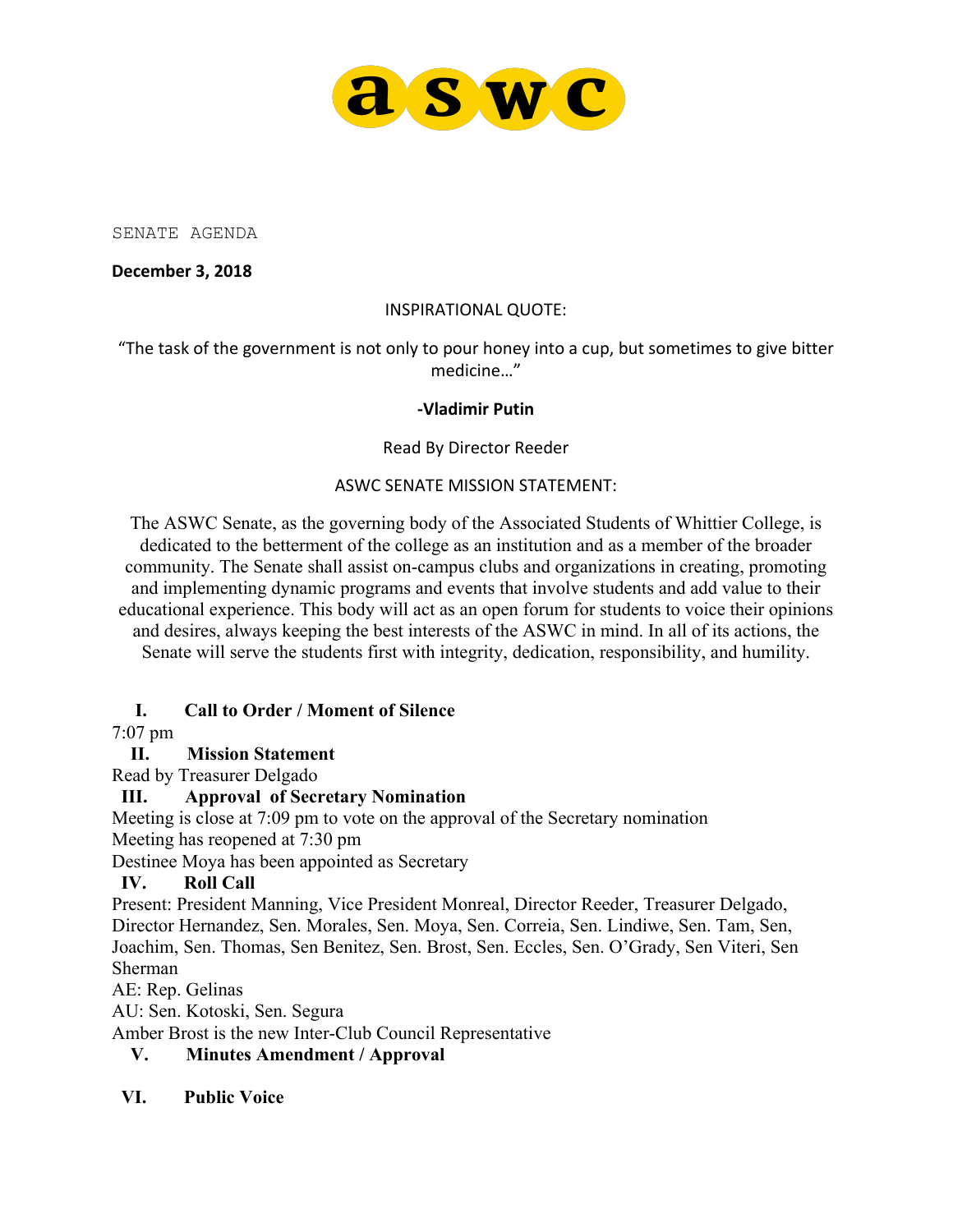K-Poet is here to discuss making Whittfest into more of a local festival.

We were interested in working with Program Board and Senate to make this cheaper and fun for students.

Pres. Manning: Sorry for all the confusion. It is looking like Whittfest will be more of a festival vibe. The Whittfest Planning Committee takes ownership, this is not necessarily all Program Board. Everyone is working together to plan this and I know it has not been communicated effectively to the student body and students are taking the reigns of it.

Director Hernandez: Program Board did not get looped in until two weeks ago and were given instructions about what could be said, until the survey was released. It was agreed that it was important to evaluate last year and decide what could be improved, thus planning will start at the beginning of Spring. KPoet will be reached out for assistance, however at the moment the planning is in early stages. All concerns and questions can be emailed to whittfest@poets.whittier.edu.

Senator Correia : Residential students have expressed interest in a festival like event that will cost significantly less that Whittfest in previous years. Local artists that accurately represent the population of Whittier College would be more beneficial, especially students that are musicians. Having students perform and partake in the festival would better than an unpopular artist that students do not approve of.

Director Hernandez: If questions involve getting involved in the committee, second year Journee Bradford has taken the lead with planning and the dynamic of committee. Please email whittfes Senator Joachim: How many responses were received to the survey: 950 approx

Senator Eccles: In the past students some students knew the artist and others did not. Most students will not attend if they do not know the artist. Thus, if the performers are unknown, many students may not attend.

Public Voice: Events Manager of KPOET suggests that multiple genres will attract more students despite popularity of artist. Allow for greater turnout, due to the fact that all students will have an enjoyable experience.

Director Hernandez: The hip-hop genre has always been the most requested genre since Whittfest began.

Senator Correia: KPOET has already begun Friday Night concerts with local artists, that would be interested in the festival. Students will be familiar with the local artists after seeing them at Friday Night concerts, exposure will not be an issue

Senator Eccles: How students will actually attend the Friday Night Concerts? Commuters may not be able to attend events that are not Friday Nights. Attracting commuter students, and the entire student body is critical

Senator Joachim: How will whittfest will be funded?

President Manning: Funds in the past have not been utilized efficiently, and for that reason other departments on campus will be contributing such as the President's Office. The committee may still come to ASW Senate for funding, but not for nearly the same amount as the past. In the past, expenses such as the personal expenses of the artist have been paid for, in addition to high artists fees. The committees do not intend in doing this again, and are seeking to include students in opening for the headliner, through competitions such as battle of the bands. As soon as the committee is confident that the concert will be taking place, and all logistics are finalized, KPOET will be reached out to.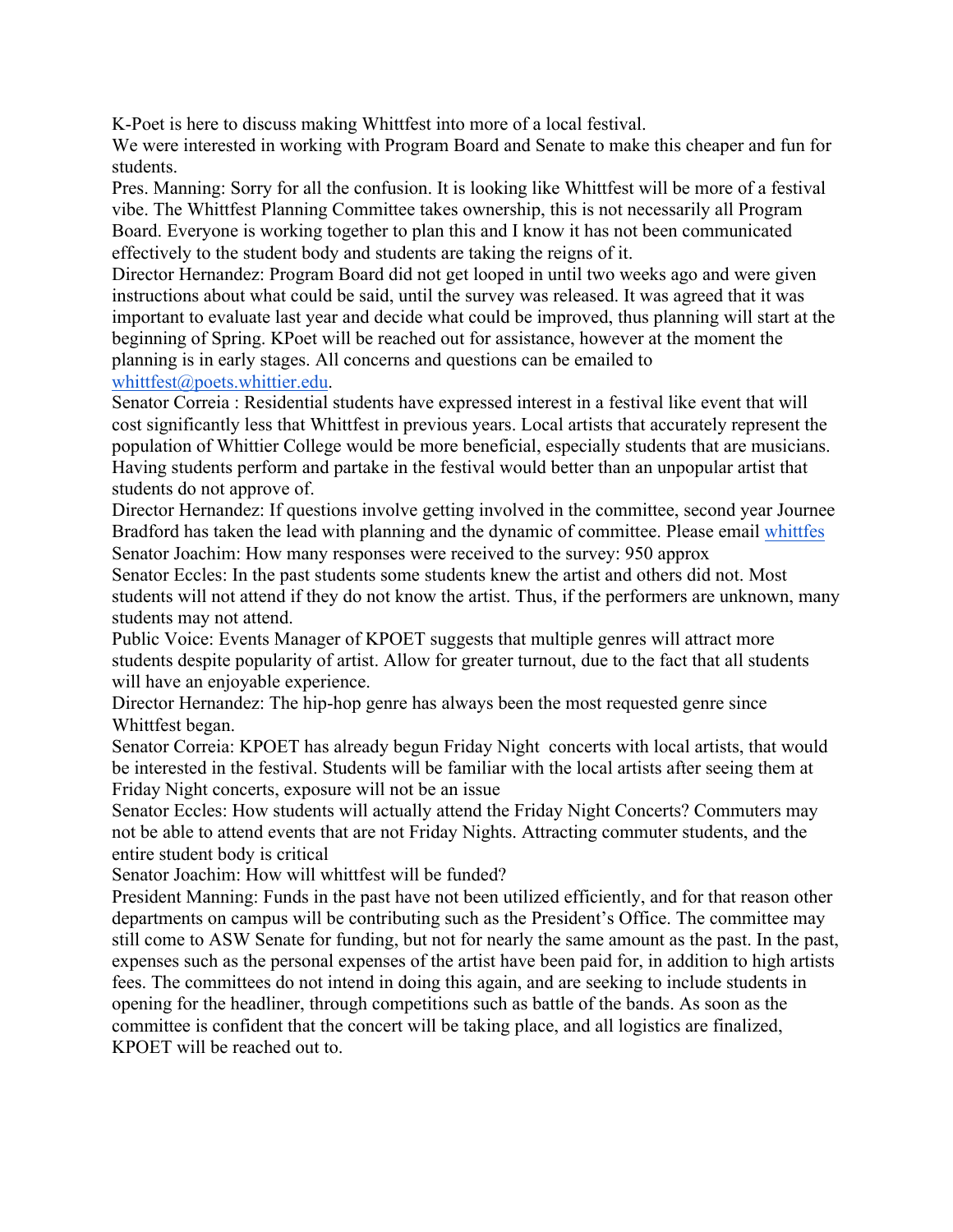Public Voice: KPOET can be of help in reaching out to artists, and assist in budgeting and ensuring nothing is being overpaid. KPOET would love to be apart of handling logistics and providing resources

President Manning: Email Whittfest@poets.whittier.edu to give resources. No one has been reached out to because the event is not 100% sure the event will happen

VP Monreal: who should emails be addressed to?

Director Hernandez: Sarah viramontes and journee bradford have access, emails should be addressed to Journee Bradford

Senator O'Grady: a committee has been mentioned by Director Hernandez, is that this same committee:

Director Hernandez: That was President Inauguration committee. The committee is looking for student performers and KPOET's assistance.

Senator O'Grady: How was Whittfest committee formed:

President Manning: Journee bradford spearheaded the initiative, and got in contact with outside resources and president Manning and Eryn Wells assisted and provided supported. The idea was then brought to Program Board E-board and other administrators like Siobhan Skerritt, John Hill, and Deanna Merino-Contino

Senator O'Grady: It seems that many students may no longer have the opportunity to partake and gain skills from this experience. Is it too late for those who want to get involved to get involved? Dir. Hernandez: Program Board wasn't looped in until two weeks ago, and we don't want anyone to feel like they can't get involved in this.

Senator O'Grady: I understand that no students are isolated. Being that KPOET deals with music on campus, they should have a significant role and there should be a space for them to participate in the committee.

Senator Thomas: The concern of small performers performing can be an issue. Tory Lanez was not completely unknown and many students were disappointed. The committee should be acknowledged for attempting to make an more intimated experience.

Dir Hernandez: The budget has not been broken down, and it will not be as much as in the past. The committee is looking towards outsourcing and looking to other resources to fund the event, and want to ensure that the money of students is being properly spent

Sen Joachim: A decreased amount in budget, will bring an artist that still would not provide a comparable experience for students. Investing in local artists and student musicians, would be more successful. And would allow for more to get out of money

Sen Correia.: local bands are \$2,000 in comparison to a large amount of money spent on one artist that may not be popular, and would not be an effective use of people's time.

Pres Manning: In the past, many opinions were not taken into consideration, unlike now. In the beginning stages, outside organizations in the past were not reached out. Pres Manning got involved due to the interest of students he had received and wanted to fulfill his duties as President. This was based on the numerous survey responses that were received. If this is no longer the case, then things can be changed

Public Voice: Students still want a musical event, and a smaller festival with local performers can provide for a better experience. Larger performers and big acts are what students do not appreciate.

Many students have wide interest in music, it has been observed that first year students appreciate the music and go to KPOET to listen to music rather than focus on the performer or musician itself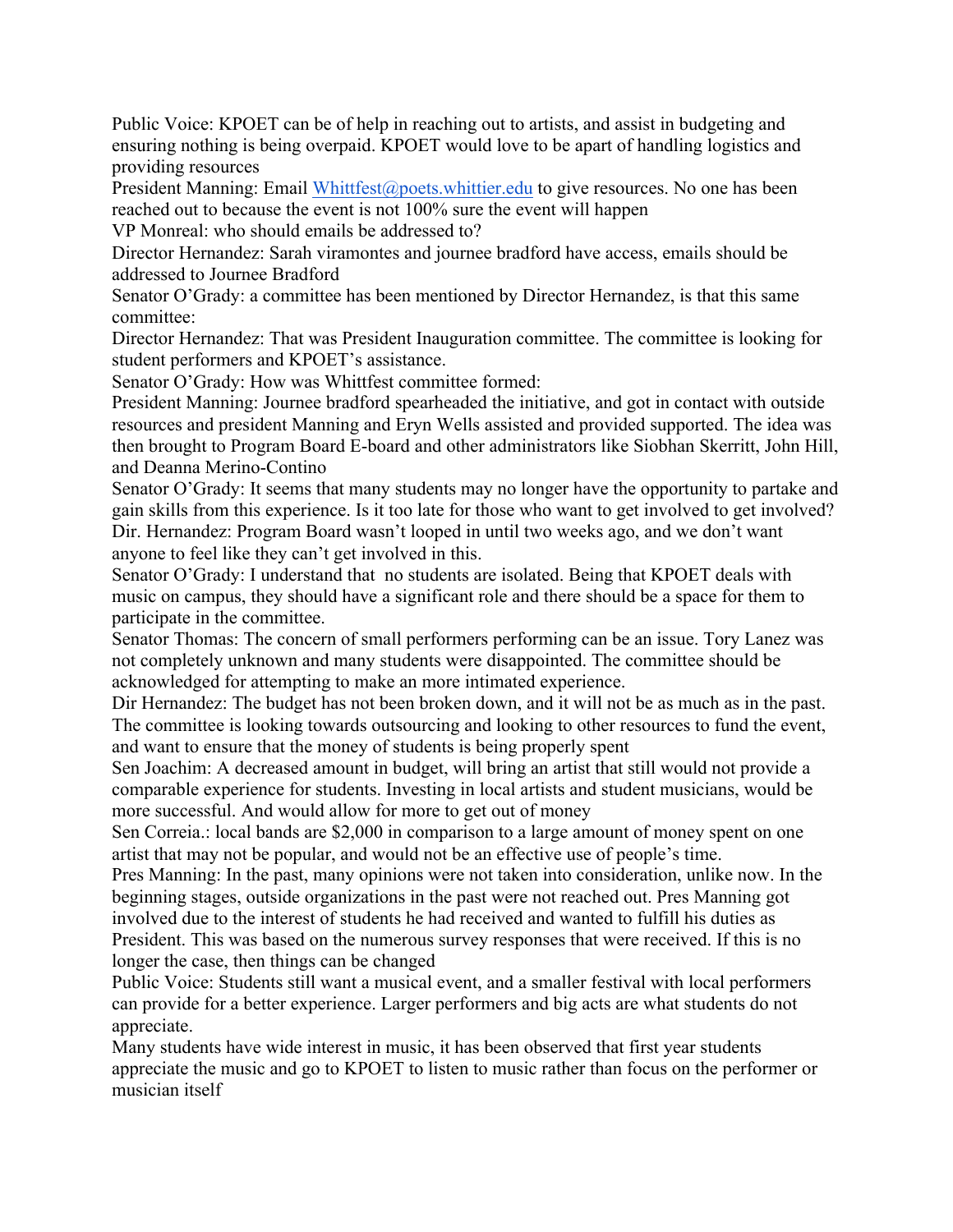Sen Eccles: The polls' questions allowed for students to request artists or expectations that are not feasible. The options for responses should be narrowed down, such as including a mid range headliner or festival like event. If these happen, what is the likelihood of you attending. These more specific surveys will provide more accurate results

Sen Correia. First Year student, Anthony , is a musician and lives on campus along with others that would attract many students due to the fact that they are supporting their classmates. There are connection with artists in other surrounding cities

Sen Tam: It is important to have a headliner with festivals to attract a large amount of the attendants, while still having a dynamic festivals with a variety of genres. Students that like one genre, may not know others that have similar interests, and the festival could allow for community building and awareness of other students that like similar music

Sen O'Grady: are there any Whittfest meetings open to the entire public for them to voice these concerns?

VP Monreal: Program board was barely made aware of this, and all planning is in the beginning stages, no decisions have been made.

Break: 5 Minute break at 8:06 PM

Meeting Reconvene's 8:13 PM

### **VII. President's Message**

Pres Manning: Happy to have appointed Destinee Moya as the new ASWC Secretary. We appreciate all of those Senators who applied

- Happy to also have Senator Amber Brost as our new ICC Rep!
- Want to remind all of you that we will need those senators who expressed the ability to table tomorrow for FCC to please be there
- Please take care of yourselves because Finals are coming up!

## **VIII. Treasurer's Report**

| <b>ASWC ACCOUNTS</b>                                                                                                         |                                                         |
|------------------------------------------------------------------------------------------------------------------------------|---------------------------------------------------------|
| <b>General Body Account</b><br><b>Total Funds Allocated Thus Far</b><br><b>Operational Account</b><br><b>Reserve Account</b> | \$73,052.61<br>\$12,026.10<br>\$1,329.97<br>\$17,295.37 |
| <b>PENDING REQUESTS</b>                                                                                                      |                                                         |
| <b>First Readings Pending</b><br><b>Daily Calendar Considerations</b>                                                        | \$00.00<br>\$00.00                                      |
| <b>RELATED ACCOUNTS</b>                                                                                                      |                                                         |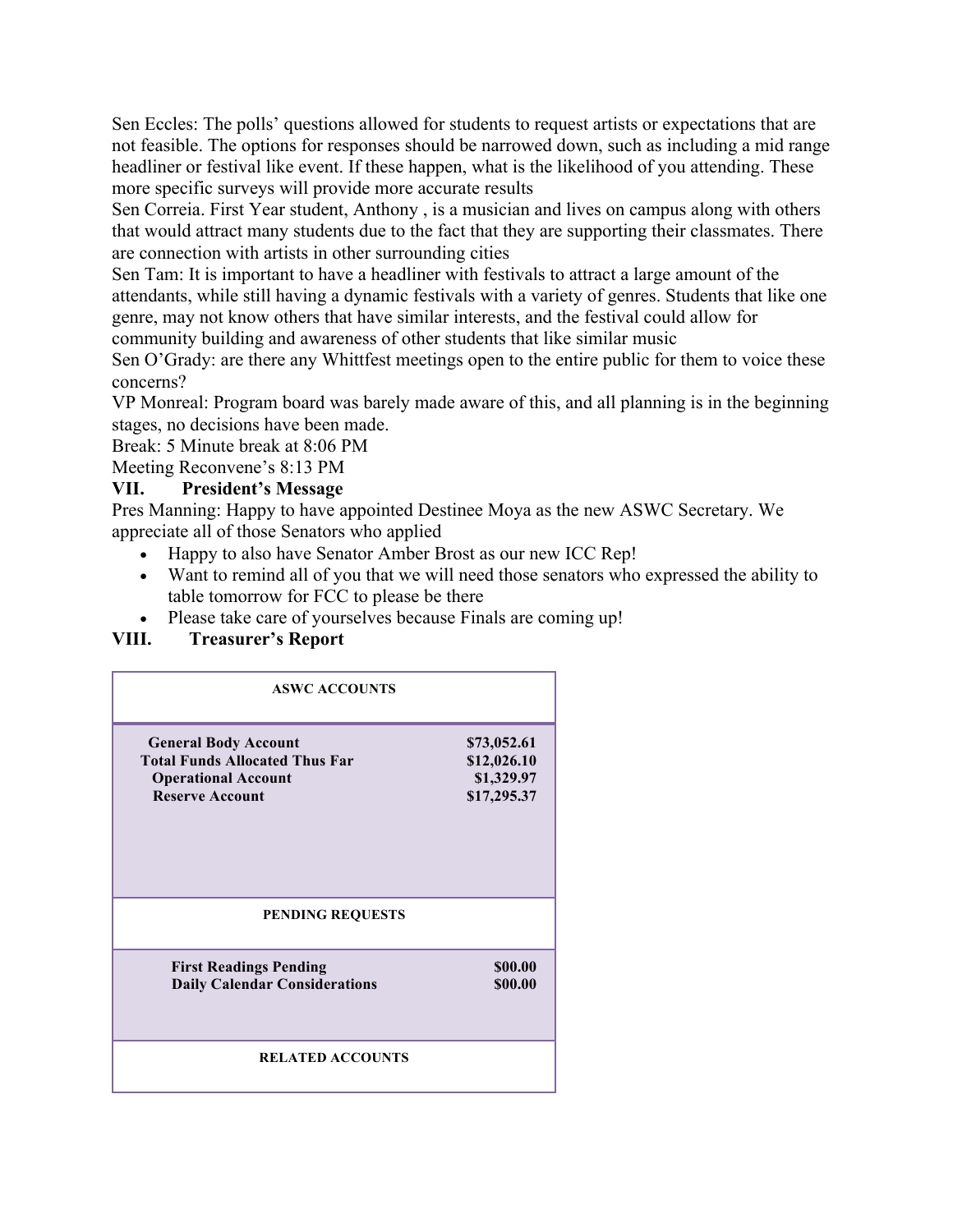| <b>Media Council</b>                    | \$111,863.33 |
|-----------------------------------------|--------------|
| <b>Program Board</b>                    | \$26,529.47  |
| <b>Diversity Council</b>                | \$2,834.53   |
| <b>Inter-Club Council</b>               | \$4,410.90   |
| <b>Social Justice Coalition</b>         | \$2,625.16   |
| Poet Student Athlete Leadership Academy | \$2,913.45   |
| <b>Inter-Society Council</b>            | \$2,549.14   |
| <b>First Year Class Council</b>         | \$4,333.35   |
|                                         |              |
|                                         |              |
|                                         |              |
|                                         |              |
|                                         |              |
|                                         |              |
|                                         |              |
|                                         |              |
|                                         |              |
|                                         |              |

### **IX. Constituent Reports**

Sen C: Restrooms in Residence Halls are having issues. Half of Ball Residence Hall has no hot water.

Sen Lindiwe: I have heard a lot of complaints that the WIFI is slow and is constantly going out. I will be meeting with Craig Irby about CI Pricing on Friday, 12/07/18

SenO'Grady: Facilities may be a great resource for WIFi concern.

Sen. Correia: Certain buildings or areas have poor wifi. For schools to have a main router, extensions are needed to ensure all areas have same quality wifi. Looking into getting more extensions for certain areas from facilities.

Sen Tam: I have one report. I will be creating a survey of some sort to inform people of the cleaning staffs struggles and efforts that they put in. In order to inform student body the cleaning staff is doing their best.

Manning: What would survey entail? Is it more like a newsletter?

Tam: Questions like: What do you think of the struggles, their job, are you satisfied. Then providing information about the struggles they face, and conducting a survey afterward to see how views have changed

Manning: It is difficult to get students to respond. It may be more effective to send out information packet or newsletter. If Tam would like to move forward with survey, allow Dir. Reeder to promote

Eccles: is familiar with many cleaning staff, and has found staff cleaning at 3 AM. Students must keep in mind that it is their responsibility for the upkeep as well. This can be seen in the difference between upperclassmen res halls and first year res halls. Do not treat common spaces like it is your home. The cleaning staff can only do so much.

Segura: Can it be a requirement for res hall students to fill out survey? Can it be mandated for RCA's to conduct the survey?

Monreal: it is difficult to mandate surveys, because problems arise to enforce if no consequences are given to those that do not answer the survey. This leads to lack of participation.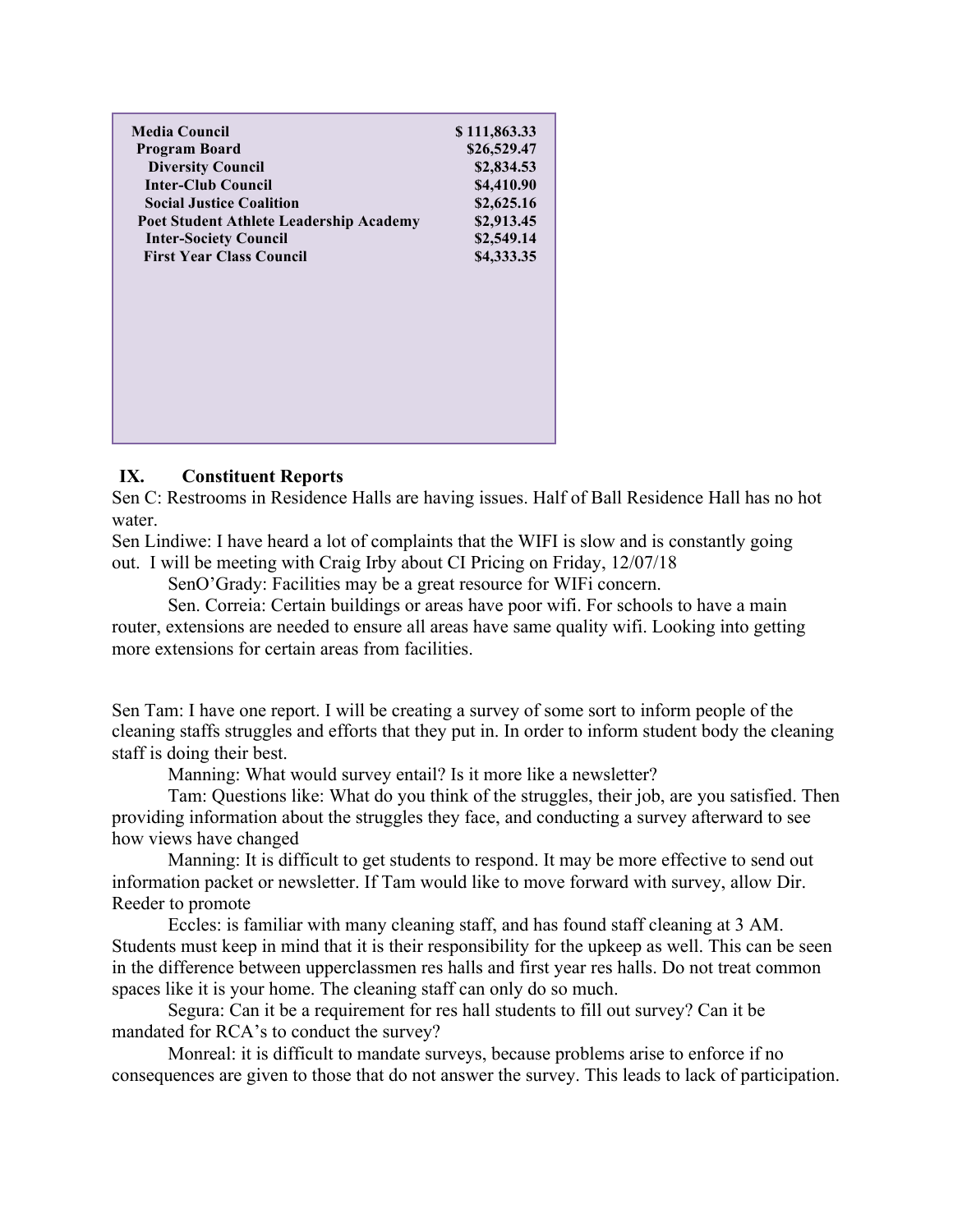Segura: Survey can be explained in floor meetings, and RCA's can remind residents of the struggles of cleaning staff and encourage them to take personal responsibility

Monreal: what consequences are there for students that do not attend floor meetings Joachim: Floor meetings typically take place during move in and end of semester. The

survey can be handed out at the beginning of Spring Sem floor meeting.

OGrady: Does not reccommend Tam to do survey, but rather Tam should speak to cleaning staff to get feedback about what students can do to help, and then sending info to CA's. Have CA's pass this info to residents.

Eckles: Joe Melendez has a survey that is accessible to students asking for feedback from residents about living conditions in res halls

VP monreal: does not believe a survey is best method of addressing problem. Can get stories from cleaning staff, and appeal to the hearts of students by showing them the struggles.

Sen Brost: As a resident, it is unlikely that she would listen to a list, or read another newsletter. CA's have a lot of influence, and most effective way could be if CA's keep residents accountable

Eccles: there was an emergency meeting due to uncleanliness in his experience as a resident, and there was not much change that happened after the meeting

Segura: When speaking about a social issue, to see a person struggle, can be more effective. I.e. Students seeing cleaning staff first hand.

Sen Joachim: I have heard concerns about Whittfest, especially regarding the source of funding. Some students have suggested using local bands at multiple events instead of one large event. KPOET has begun offering concerts in Club 88.

Sen Thomas: Complaints have been received about water in Turner Res Hall. It takes 20 to 25 minutes for water to heat up, and is wasteful of water and time. Female students have experienced water getting cold while washing hair. Is aware there is initiative that is seeking to solve issue over the course of a few years, but faster method needs to be found. Bon Appetit should provide meal prep meals for students. Rather than spending additional money on groceries to meal prep, bon appetit may assist with that.

Monreal: Knows it is possible. Reach out to bon appetit or culinary committee

Eccles: This is offered for dietary restrictions. Inform Bon Apetit of those special diets.

C: is the student asking, have

Thomas: combination of both

C: having dietary needs myself, Craig is more focused on meeting dietary needs, than people that just prefer a certain meal. I would be upset if someone that is voluntarily choosing a certain diet over those with actual allergens

VP Monreal: We should encourage all students to go to Bon Appetit, whether it is for dietary needs/medical issue or for personal reasons

C: It was difficult for me, having a medical issue, it may be more difficult for those that do not have medical issues

Monreal: We would like to focus on the accessibility of this, and hope that is not difficult for any student

Eccles: Please come to culinary committee with all these concerns, so action can be taken.

Thomas: As someone that has food allergies, I do understand the concerns of students. There are students that are paying a lot of money for this service, and yes they should be flexible, but the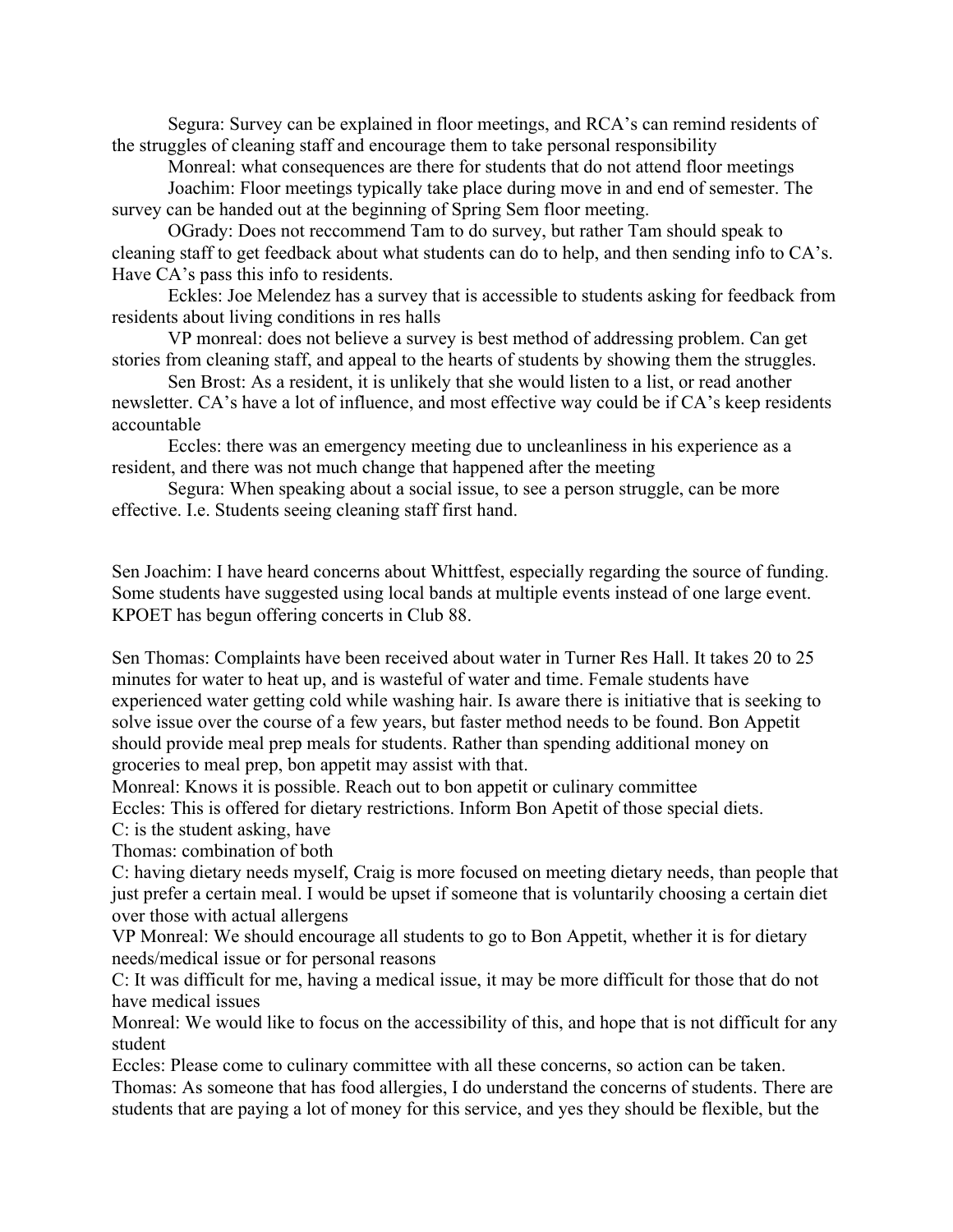school must provide the services, students are paying thousands of dollars for. Our job at the table is to be impartial, despite our personal issues, and ensure that students are being served properly.

Sen Benitez: The QC: last issue on thursday and not printing over jan term Kpoet: planning a new schedule for Jan term and the station will be semi operational QC:

WCSN: second poet profile out by winter break

VPS: next production should be out by the spring

Sen Eccles: Men's basketball had 2 games over the weekend in Colorado but went down in both. Whittier lost 82-101 against Colorado College and 87-99 to JWU (DENVER). There next 5 games will be on Wednesday 5th at Redlands, Saturday 8th against JWU (DENVER) here at home, Sunday 16th at Occidental, Tuesday 18th against Hanover at home. And UC Santa Cruz at home on the 29th.

OGrady: lost against bakersfiled 74 to 76. Win against Laverne

Sen Viteri: Lancers have a fundraiser at Buffalo Wild Wings Wednesday December 5 11-11pm Thalians have a Picnic this Saturday at 2pm

Sen Sherman: Metaphonians have a Jersey Mike's Fundraiser Today until it closes Palmers have Winter Wind Down today Club 88 @ 8:30. Fellowship Event December 6 @ 5pm

### **X. Committee Reports**

- **a.** Administrative
- **b.** Budget

The rugby team came in asking for \$1,560: that is comprised of registration fees, referee fees, and health insurance fees. We will be voting on the funding this coming Thursday at 12:30, the final budget committee meeting of the semester.

**c.** Campus Relations

Did not meet this last week. I will be sending out a survey about times that you all would like Campus Relations to meet next semester, so that more senators can participate.

- **d.** Elections
- **e.** Programming

Hey everyone! Happy last week of classes! Program Board had a planning retreat this past Saturday and started putting events on the calendar for next semester so thank you all for your feedback! This Friday we will be having a destress event on the North Lawn from 11-1pm. We will have face mask giveaways and a yoga instructor from 11:30-12:30 so come out and relieve some stress with us. Save the date for The Poet Inaugural Festival on Thursday February 21st 2019! We are looking to showcase student talent so if you are interested in performing, be on the lookout in your email later this week with more information on how to audition.

I would also like to comment on Whittfest. I know earlier in the semester I made a statement on behalf of Program Board saying that we were not planning for Whittfest 2019 and would be working on planning Whittfest 2020 in the spring. I wanted to share that we were recently contacted by a group of students who were interested in making it happen in 2019 which is why Program Board is now supporting this group and is apart of the Whittfest planning committee. We were given specific instructions as to when it could be communicated out to the student body which was when the survey went out asking for genre of music. The planning is very much so in